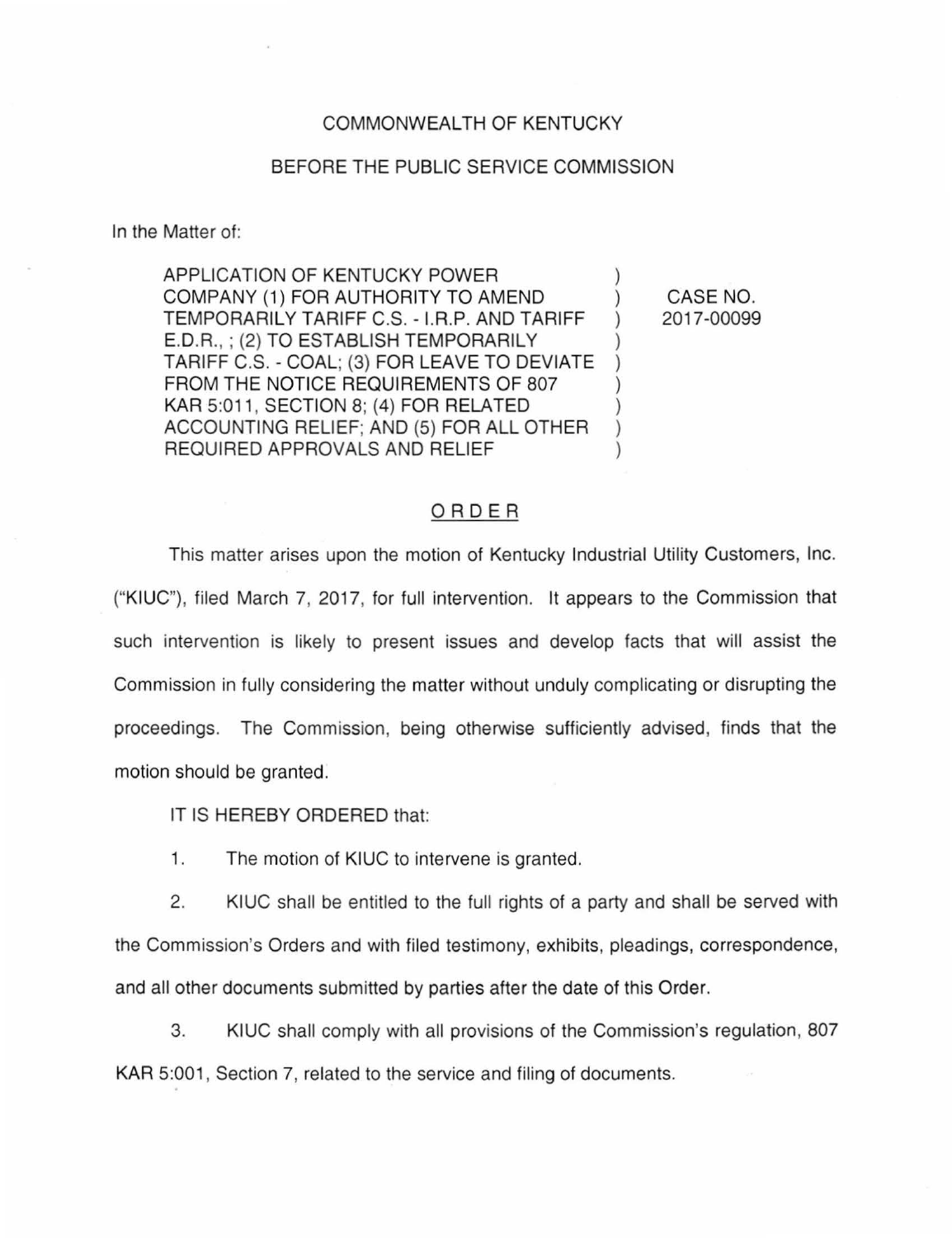4. Within seven days of entry of this Order, KIUC shall provide its electronic mail address to which all electronic documents issued by the Commission and other parties of record may be served upon KIUC in accordance with 807 KAR 5:001, Section  $4(8)(b)$ .

By the Commission



**ATTEST:** 

Carry D. Guenwell

Case No. 2017-00099